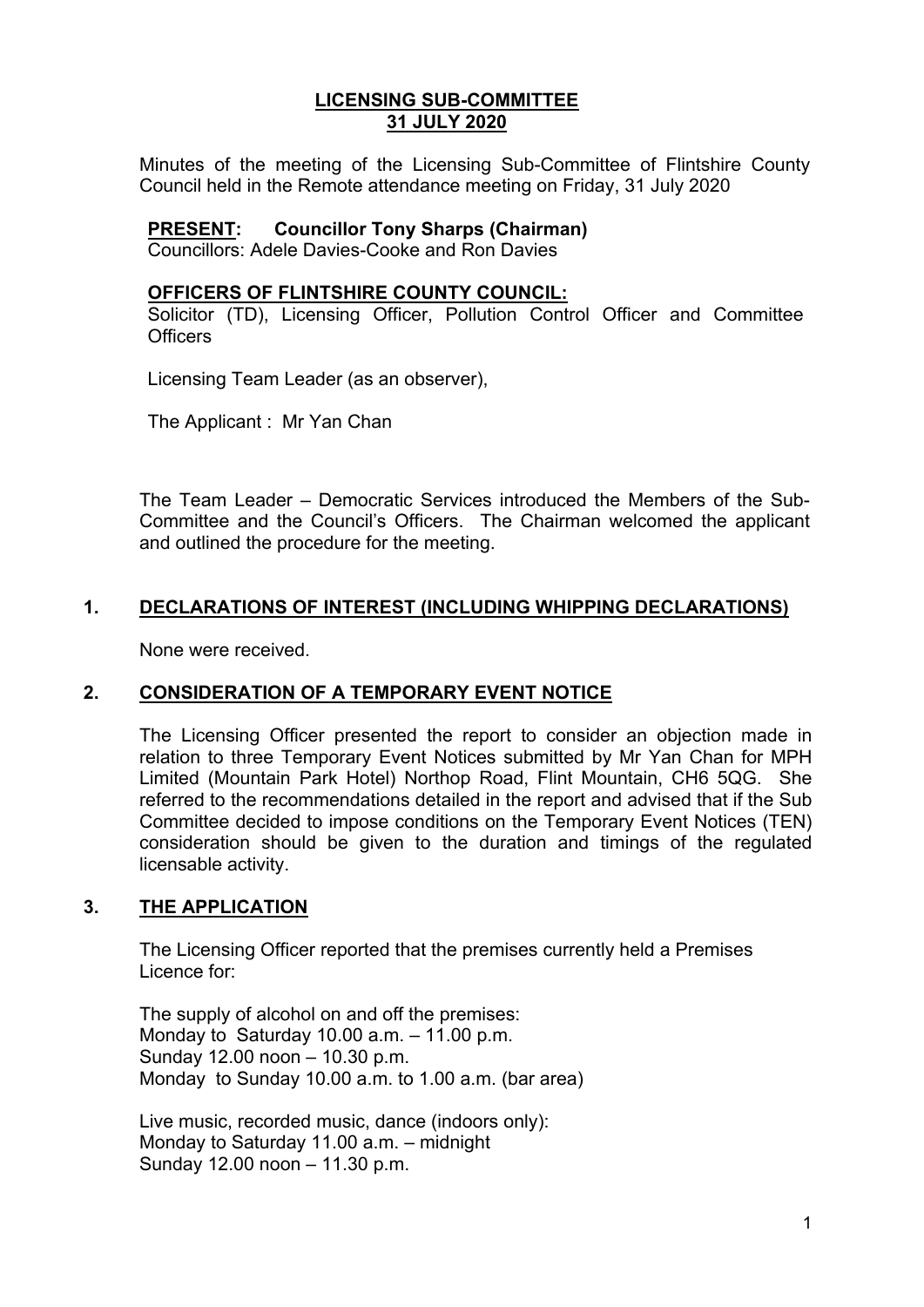Late Night refreshment (indoors only): Monday 23.00 – 05.00 Tuesday to Sunday 23.00 - midnight

The Temporary Event Notices were submitted by Mr Yan Chan who holds the Premises Licence for the Mountain Park Hotel and is named as the Designated Premises Supervisor. The Senior Licensing Officer confirmed that the notices complied with the requirements to give 10 clear working days' notice to the Licensing Authority and had been submitted to the Police and Environmental Health Department. The dates and times of each of the Temporary Event Notices were detailed in the report.

An Objection Notice was received from the Pollution Control Officer on 24 July 2020. The objection was in relation to the prevention of public nuisance and was made against all three notices. The objection was appended to the report.

#### **3.1 Hearing and Determination of the Application**

The Chairman advised that the Sub Committee would proceed to hear the application and take into consideration the Licensing Objectives within the Licensing Act 2003.

The Chairman explained to the applicant that he would be granted an opportunity to outline their position. The Chairman invited Mr. Chan, the Applicant, to put forward the reason for submitting the TENs.

Mr. Chan commented on the restrictions imposed on his business as a result of Covid-19. He said that following Welsh Government guidance a great deal of work had been undertaken to ensure that the outdoor area could re-open and provide outside dining and refreshment in line with the social distancing rules in force. Mr Chan continued that the Mountain Park Hotel provided a valuable service to the local community as a venue where individuals and families could relax in a social atmosphere and setting. He said he currently employed eight local people in the business and hoped to employ further local staff in the near future if custom increased. He said he was grateful for the strong support he had received from the local community during the crisis.

Referring to the complaint which had been made regarding noise, Mr. Chan apologised for any distress caused and said if he had been made aware of the problem on that day he would have taken immediate action. Mr. Chan said he regularly monitored the situation by walking to the boundary between the Hotel and the nearest property to determine if the level of noise from background music could be heard. He pointed out that although the Premises Licence he held for his business enabled him to serve refreshments until late in the evening (as detailed in the report) he imposed last orders at 9.30 p.m. to encourage customers to leave the premises around 10.00 p.m. in consideration for local residents. Mr. Chan explained that he employed security staff and had CCTV Installed to monitor social behaviour and noise levels.

Mr. Chan said the TENs were for regulated entertainment only in relation to the provision of background music for the outside dining area. He said he had not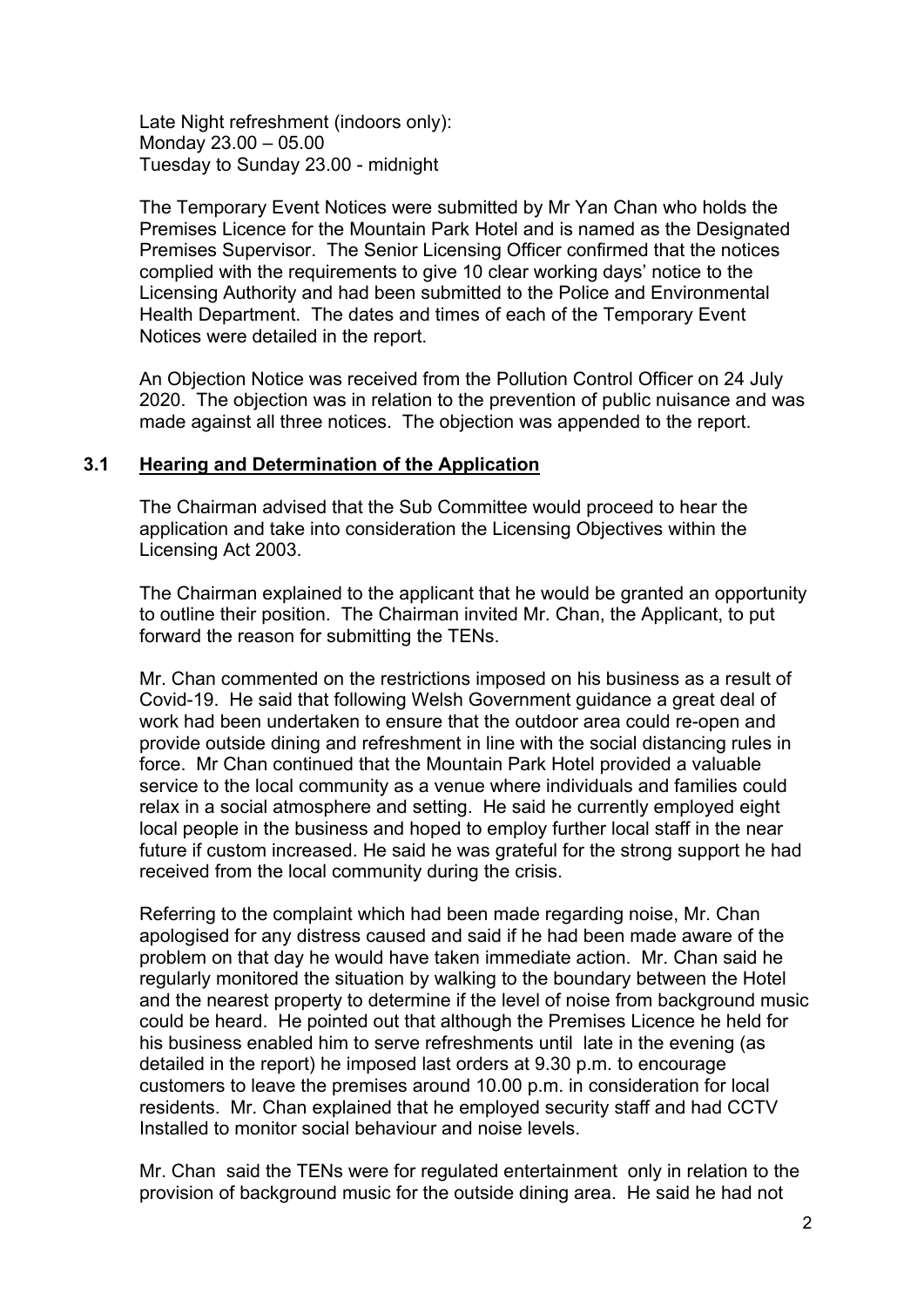previously received any formal complaints concerning noise and was law abiding and wished to work with the Authority to resolve any matters raised quickly and to the satisfaction of all concerned.

The Chairman invited the Pollution Control Officer to present his case. The Pollution Control Officer said he had visited the complainants' property to observe the outdoor activity at the rear of Mountain Park Hotel and determine the level of noise nuisance. He said that the number of people who used the outdoor area had increased significantly and the noise level which was comprised of various sounds arising from children, adult conversation, and music,could be heard and was loud. The Pollution Control Officer acknowledged that the background music had been reduced, however, his opinion was that the overall impact of the noise in the outdoor area was detrimental to the complainants and spoilt the enjoyment of their property.

Mr. Chan responded to the matters raised by the Pollution Control Officer and explained that the outdoor play area had been in existence for a number of years and reiterated that he had not received any complaints regarding the level of noise previously.

The Chairman invited the Solicitor to ask questions. The Solicitor questioned Mr. Chan in detail about the circumstances which gave rise to the recent complaint made by the residents of a neighbouring property concerning the level of noise emanating from the outdoor area of the Hotel. The Solicitor asked Mr Chan to confirm that the TEN's were for background music only in the outdoor area and to describe the type of music to be used. Mr. Chan confirmed the purpose of the TENs and described the type of music played as being social and "easy listening". Referring to the complaint Mr. Chan said he was sorry for any nuisance caused and explained that he regularly monitored the level of noise emanating from the premises by patrolling the boundary of the nearest property to ensure it was acceptable. When asked Mr Chan confirmed that he had not received any complaints regarding the use of indoor music being used.

The Solicitor questioned Mr.Chan in further detail about how he proposed to manage the level of noise from music if the business became busy in the future. Mr. Chan said he employed security staff to monitor both social behaviour and noise levels and if there was any noise disturbance the appropriate action would be taken to reduce it immediately. Mr. Chan responded to the questions raised by the Solicitor regarding the type and location of the speakers used to transmit the music. Mr. Chan said that the music was normally stopped at 9.00 pm and customers left the premises around 10.00 pm. and added that he would be agreeable to amending the end time of the TEN's from 22.00 hours. to 21.00 hours as this was normal practice.

The Solicitor questioned the Pollution Control Officer on the dates, times, and details of the complaints made to him by the complainants. He also questioned the Officer on the definition of statutory noise nuisance and decibel levels. The Officer advised that in his opinion the level of noise emanating from the outdoor area in the Hotel prevented the residents in the neighbouring property from having the enjoyment of their property and garden.

The Chairman asked the Members of the Panel if they had any questions.